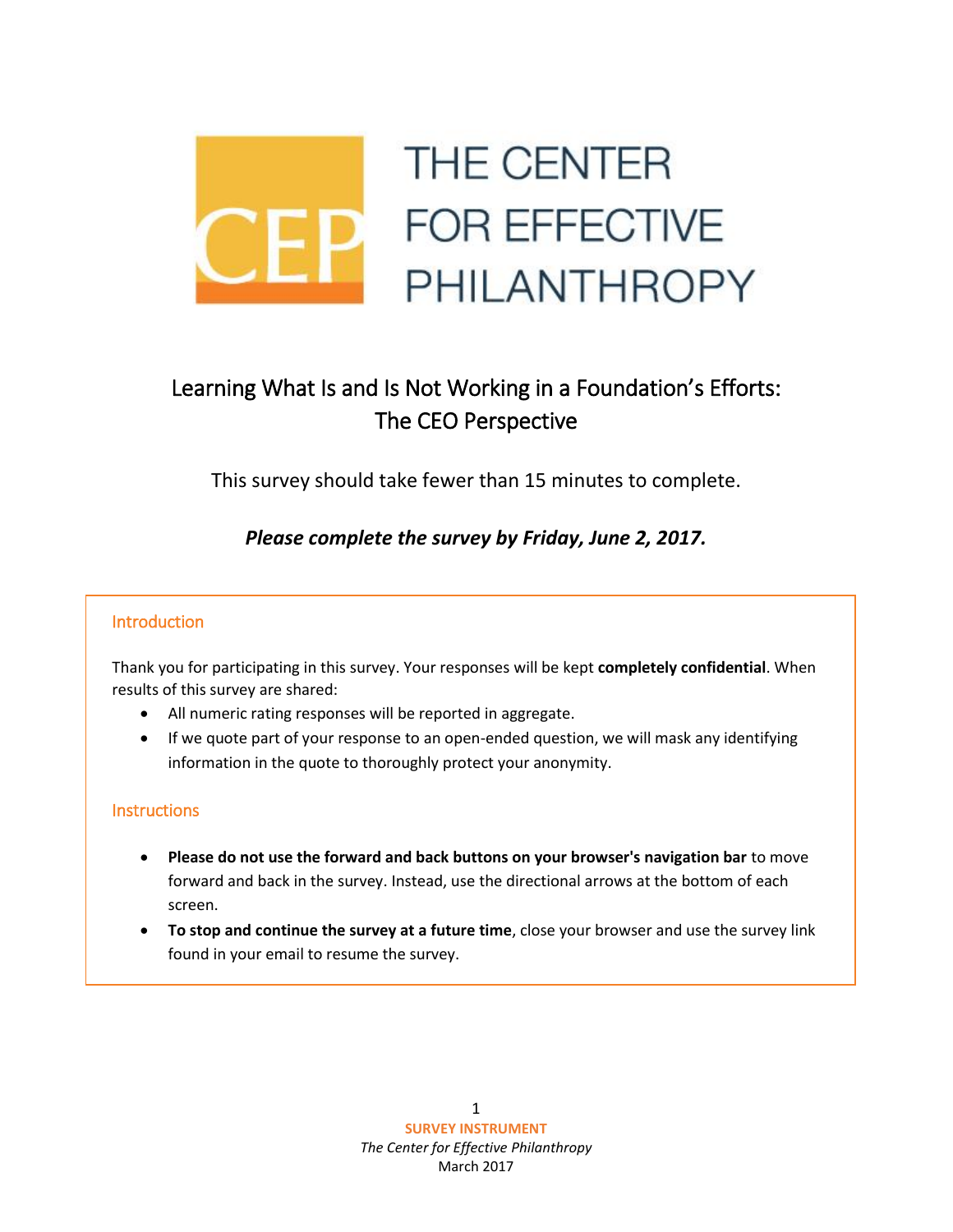#### PROGRAMMATIC GOALS

For the following questions, please think across all of your foundation's programmatic goals/program areas and generalize to the best of your ability.

1. Overall, how well do you understand what **is working** in your foundation's efforts to achieve its programmatic goals?

| Do not understand<br>at all | Do not understand<br>very well | Understand<br>moderately well | Understand<br>very well | Understand<br>extremely well |
|-----------------------------|--------------------------------|-------------------------------|-------------------------|------------------------------|
|                             |                                |                               |                         |                              |
|                             |                                |                               |                         |                              |

2. Overall, how well do you understand what **is not working** in your foundation's efforts to achieve its programmatic goals?

| Do not understand | Do not understand | Understand      | Understand | Understand     |
|-------------------|-------------------|-----------------|------------|----------------|
| at all            | very well         | moderately well | very well  | extremely well |
|                   |                   |                 |            |                |

3. What are the top three challenges you face in learning what is and is not working in your foundation's efforts to achieve its programmatic goals?

| ∸.           |   |
|--------------|---|
| ∽<br>,<br>ـ. | _ |
| ∽<br>≺<br>J. |   |

4. How would you describe your foundation's level of investment (staff time and dollars) in learning what is and is not working in its efforts to achieve its programmatic goals?

| Invests far too<br>little | Invests too little | Invests the appropriate<br>amount | Invests too much | Invests far too<br>much |
|---------------------------|--------------------|-----------------------------------|------------------|-------------------------|
|                           |                    |                                   |                  |                         |

- 5. How many program area(s) does your foundation have?
	- $\Box$  1 program area
	- $\Box$  2 to 4 program areas
	- $\Box$  5 to 7 program areas
	- $\Box$  8 or more program areas

**SURVEY INSTRUMENT** *The Center for Effective Philanthropy* March 2017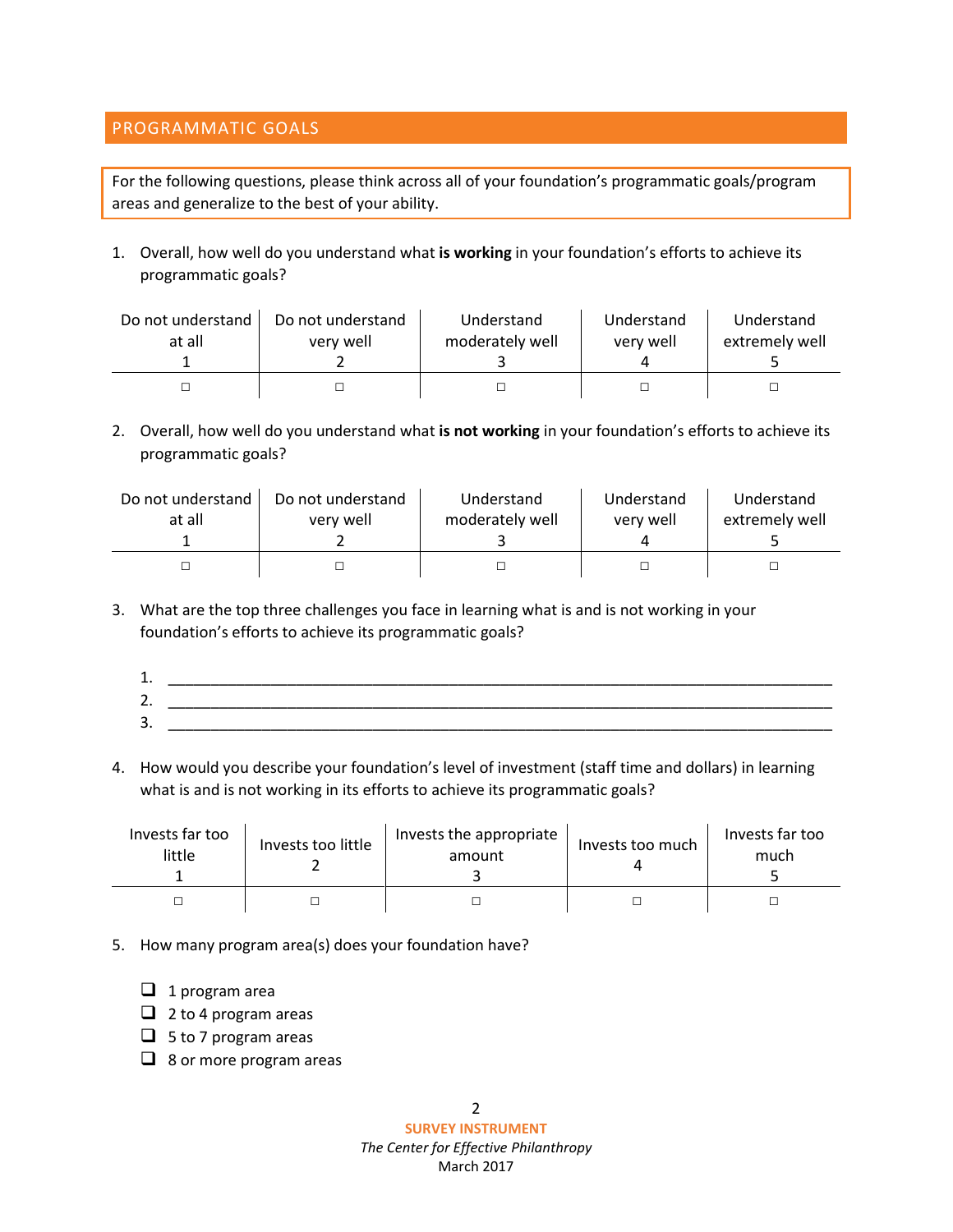- $\Box$  N/A: My foundation does not have program areas.
- 6. Does your foundation have any staff whose role(s) focus on evaluation, knowledge, and/or learning?
	- □ Yes
	- $\Box$  No
- 7. Does your foundation work with third-party consultants to learn what is and is not working in its efforts to achieve its programmatic goals?
	- □ Yes
	- $\Box$  No

## COLLECTING AND USING DATA

8. Does your foundation have the information it needs to know:

|                           | Yes, for all<br>programmatic<br>goals/areas | Yes, for most<br>programmatic<br>goals/areas | Yes, for some<br>programmatic<br>goals/areas | No, not for any<br>programmatic<br>goals/areas | <b>Not</b><br>sure |
|---------------------------|---------------------------------------------|----------------------------------------------|----------------------------------------------|------------------------------------------------|--------------------|
| Which of the              |                                             |                                              |                                              |                                                |                    |
| foundation's strategies   | $\Box$                                      | $\Box$                                       | $\Box$                                       | $\Box$                                         | П                  |
| are working               |                                             |                                              |                                              |                                                |                    |
| Which of the              |                                             |                                              |                                              |                                                |                    |
| foundation's strategies   | □                                           | $\Box$                                       | $\Box$                                       | $\Box$                                         | П                  |
| are not working           |                                             |                                              |                                              |                                                |                    |
| For what reason(s) the    |                                             |                                              |                                              |                                                |                    |
| foundation's strategies   | $\Box$                                      | $\Box$                                       | $\Box$                                       | $\Box$                                         | П                  |
| are working               |                                             |                                              |                                              |                                                |                    |
| For what reason(s) the    |                                             |                                              |                                              |                                                |                    |
| foundation's strategies   | $\Box$                                      | $\Box$                                       | $\Box$                                       | □                                              | П                  |
| are not working           |                                             |                                              |                                              |                                                |                    |
| The overall performance   |                                             |                                              |                                              |                                                |                    |
| of foundation initiatives | $\Box$                                      | $\Box$                                       | $\Box$                                       | $\Box$                                         | $\Box$             |
| The foundation's          |                                             |                                              |                                              |                                                |                    |
| contributions to          |                                             |                                              |                                              |                                                |                    |
| advancing knowledge in    | П                                           | $\Box$                                       | $\Box$                                       | П                                              | П                  |
| the areas in which it     |                                             |                                              |                                              |                                                |                    |
| works                     |                                             |                                              |                                              |                                                |                    |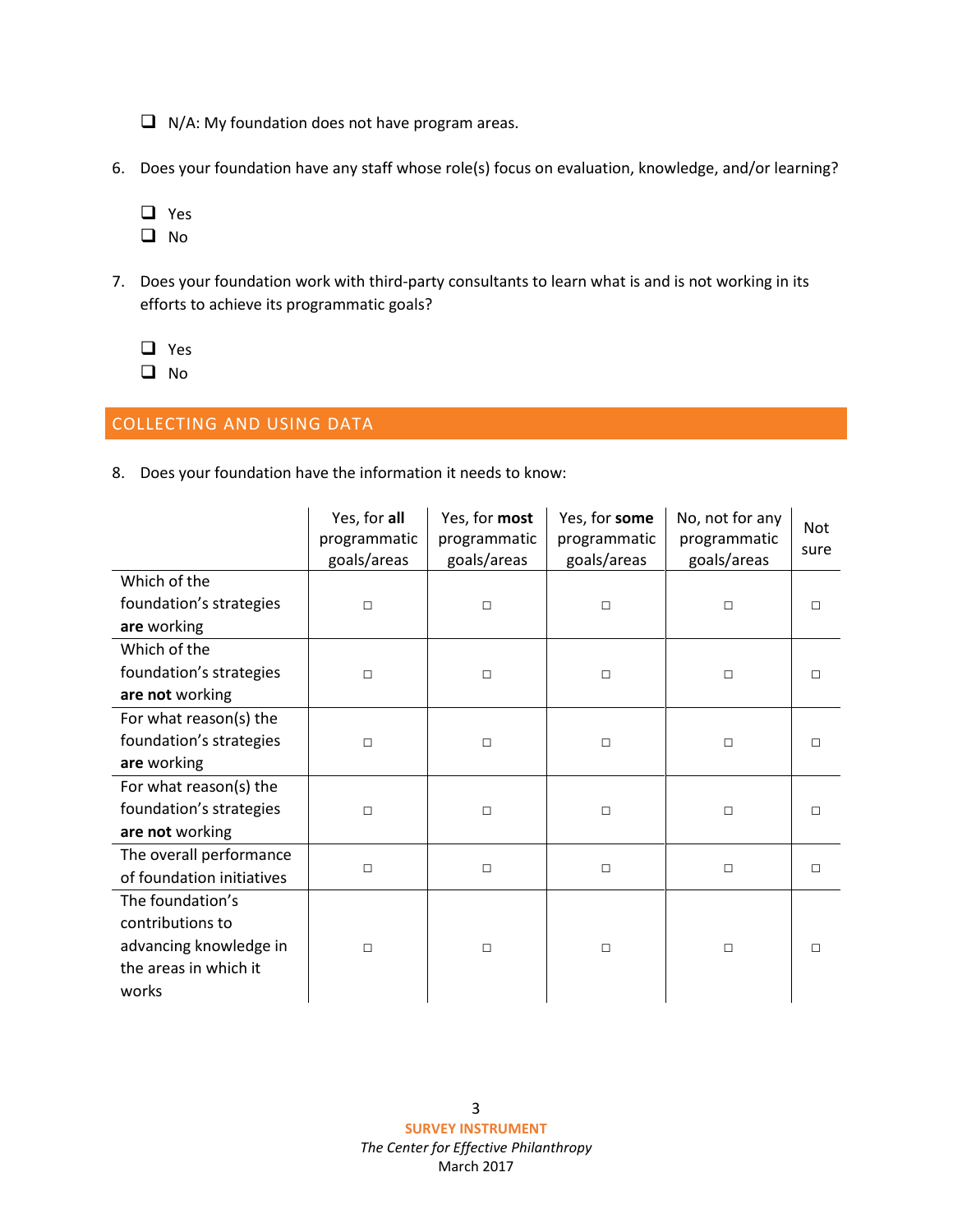9. Does your foundation use a shared set of measures (quantitative or qualitative) with any of the following organizations when collecting information to learn what is and is not working in its efforts to achieve its programmatic goals?

|                                                             | Yes, we use shared<br>measures for all<br>programmatic<br>goals/areas | Yes, we use shared<br>measures for most<br>programmatic<br>goals/areas | Yes, we use shared<br>measures for some<br>programmatic<br>goals/areas | No, we do<br>not use<br>shared<br>measures |
|-------------------------------------------------------------|-----------------------------------------------------------------------|------------------------------------------------------------------------|------------------------------------------------------------------------|--------------------------------------------|
| Other foundations                                           |                                                                       |                                                                        |                                                                        |                                            |
| working toward                                              | $\Box$                                                                | $\Box$                                                                 | П                                                                      | $\Box$                                     |
| similar goals                                               |                                                                       |                                                                        |                                                                        |                                            |
| The foundation's                                            | $\Box$                                                                | $\Box$                                                                 | □                                                                      | □                                          |
| grantees                                                    |                                                                       |                                                                        |                                                                        |                                            |
| Other nonprofit                                             |                                                                       |                                                                        |                                                                        |                                            |
| organizations not                                           |                                                                       |                                                                        |                                                                        |                                            |
| funded by the                                               | $\Box$                                                                | $\Box$                                                                 | $\Box$                                                                 | П                                          |
| foundation that are                                         |                                                                       |                                                                        |                                                                        |                                            |
| working toward                                              |                                                                       |                                                                        |                                                                        |                                            |
| similar goals                                               |                                                                       |                                                                        |                                                                        |                                            |
| Government<br>organizations working<br>toward similar goals | $\Box$                                                                | $\Box$                                                                 | П                                                                      | □                                          |

10. After collecting information about what is and is not working, how often does your foundation share what it has learned with any of the following organizations?

|                                                                                                           | Never<br>shares<br>what it has<br>learned | Does not<br>share what it<br>has learned<br>very often | Sometimes<br>shares<br>what it has<br>learned<br>3 | <b>Shares</b><br>what it has<br>learned<br>very often<br>4 | Always<br>shares what<br>it has<br>learned<br>5 |
|-----------------------------------------------------------------------------------------------------------|-------------------------------------------|--------------------------------------------------------|----------------------------------------------------|------------------------------------------------------------|-------------------------------------------------|
| Other foundations working                                                                                 | □                                         | $\Box$                                                 | $\Box$                                             | $\Box$                                                     | □                                               |
| toward similar goals                                                                                      |                                           |                                                        |                                                    |                                                            |                                                 |
| The foundation's grantees                                                                                 | $\Box$                                    | □                                                      | $\Box$                                             | $\Box$                                                     | □                                               |
| Other nonprofit<br>organizations not funded by<br>the foundation that are<br>working toward similar goals | □                                         | $\Box$                                                 | $\Box$                                             | $\Box$                                                     | □                                               |
| Government organizations<br>working toward similar goals                                                  | □                                         | □                                                      | $\Box$                                             | $\Box$                                                     | П                                               |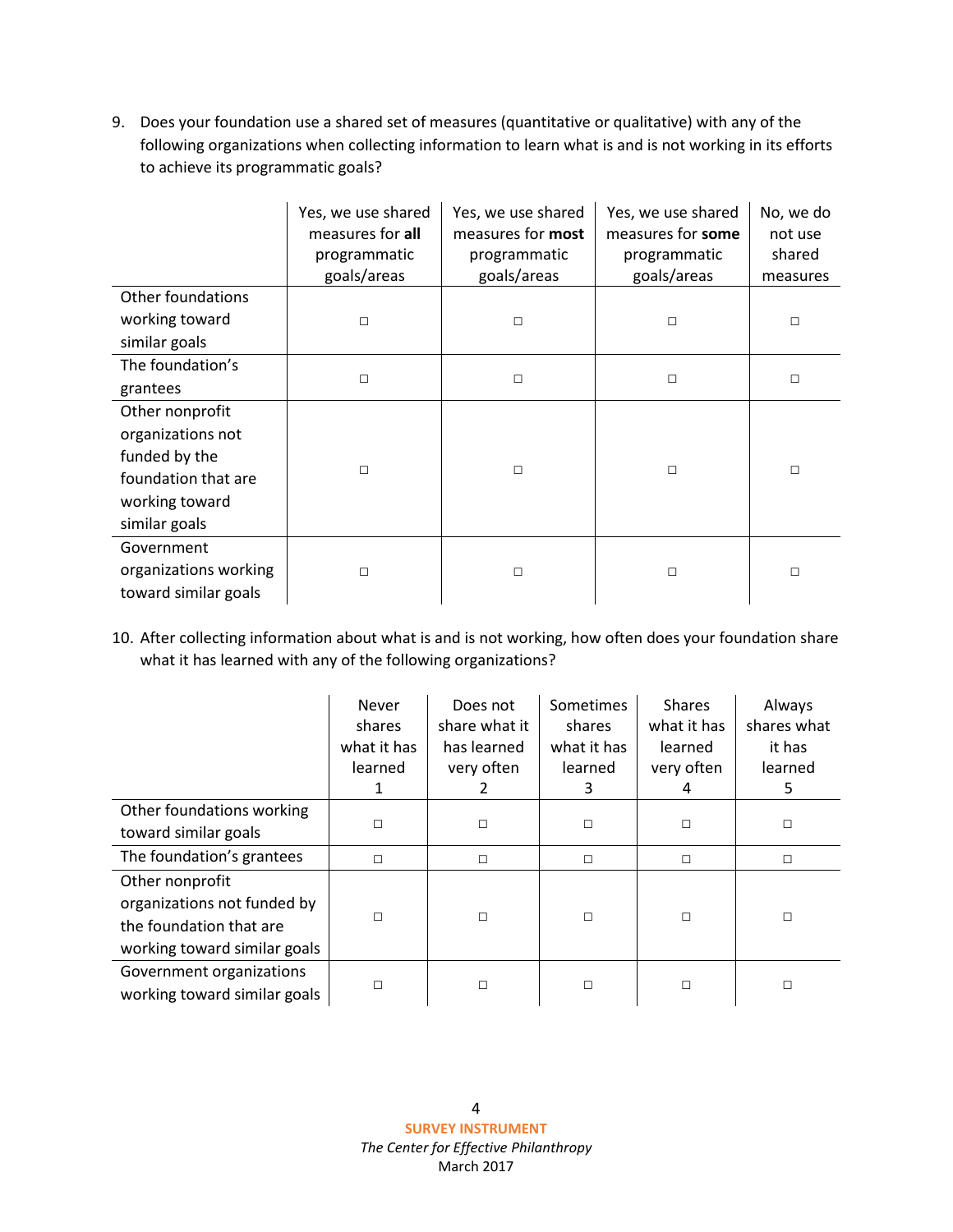11. a) Does your foundation regularly use any of the following to learn what is and is not working in its efforts to achieve its programmatic goals?

|                                                                                | Yes    | No     |
|--------------------------------------------------------------------------------|--------|--------|
| Anecdotal feedback from grantees (e.g., narratives, stories of impact)         | П      | П      |
| Surveys of grantees                                                            | П      | П      |
| Focus groups/convenings of grantees                                            | П      | П      |
| Anecdotal feedback from beneficiaries (i.e., those served by grantees)         | П      | П      |
| Surveys of beneficiaries conducted by grantees                                 | П      | П      |
| Surveys of beneficiaries conducted by the foundation                           | П      | П      |
| Focus groups/convenings of beneficiaries                                       | П      | П      |
| Quantitative outputs (e.g., number of beneficiaries served, number of outputs  | П      | П      |
| achieved by grantees)                                                          |        |        |
| Final grant reports                                                            | $\Box$ | П      |
| Site visits and/or on-site assessments at grantee organizations                | П      | П      |
| Evaluations of individual grants                                               | $\Box$ | П      |
| Evaluations of clusters or groups of grants                                    | $\Box$ | $\Box$ |
| Evaluations of foundation program areas                                        | $\Box$ | П      |
| Analysis of cost-benefit/cost relative to outcomes                             | $\Box$ | П      |
| Information or research provided by organizations other than the foundation or | п      | П      |
| its grantees                                                                   |        |        |
| Other (please specify):                                                        | $\Box$ | □      |

11. b) Please provide an example of the type of information or research provided by organizations other than the foundation or its grantees that your foundation uses to learn what is and is not working. *(Only shown to respondents who select "Yes" to "Information or research provided by…" for 11a.)*

\_\_\_\_\_\_\_\_\_\_\_\_\_\_\_\_\_\_\_\_\_\_\_\_\_\_\_\_\_\_\_\_\_\_\_\_\_\_\_\_\_\_\_\_\_\_\_\_\_\_\_\_\_\_\_\_\_\_\_\_\_\_\_\_\_\_\_\_\_\_\_\_\_\_\_\_\_\_\_\_\_\_ \_\_\_\_\_\_\_\_\_\_\_\_\_\_\_\_\_\_\_\_\_\_\_\_\_\_\_\_\_\_\_\_\_\_\_\_\_\_\_\_\_\_\_\_\_\_\_\_\_\_\_\_\_\_\_\_\_\_\_\_\_\_\_\_\_\_\_\_\_\_\_\_\_\_\_\_\_\_\_\_\_\_

- 12. Which of the following are **most** useful for learning what is and is not working in your foundation's efforts to achieve its programmatic goals? Please select up to three of the following options. (*Only options for which respondents selected "Yes" in question 11a will be shown.)*
	- $\Box$  Anecdotal feedback from grantees (e.g., narratives, stories of impact)
	- $\Box$  Surveys of grantees
	- $\Box$  Focus groups/convenings of grantees
	- $\Box$  Anecdotal feedback from beneficiaries (i.e., those served by grantees)
	- $\Box$  Surveys of beneficiaries conducted by grantees
	- $\Box$  Surveys of beneficiaries conducted by the foundation
	- $\Box$  Focus groups/convenings of beneficiaries

5

**SURVEY INSTRUMENT**

*The Center for Effective Philanthropy* March 2017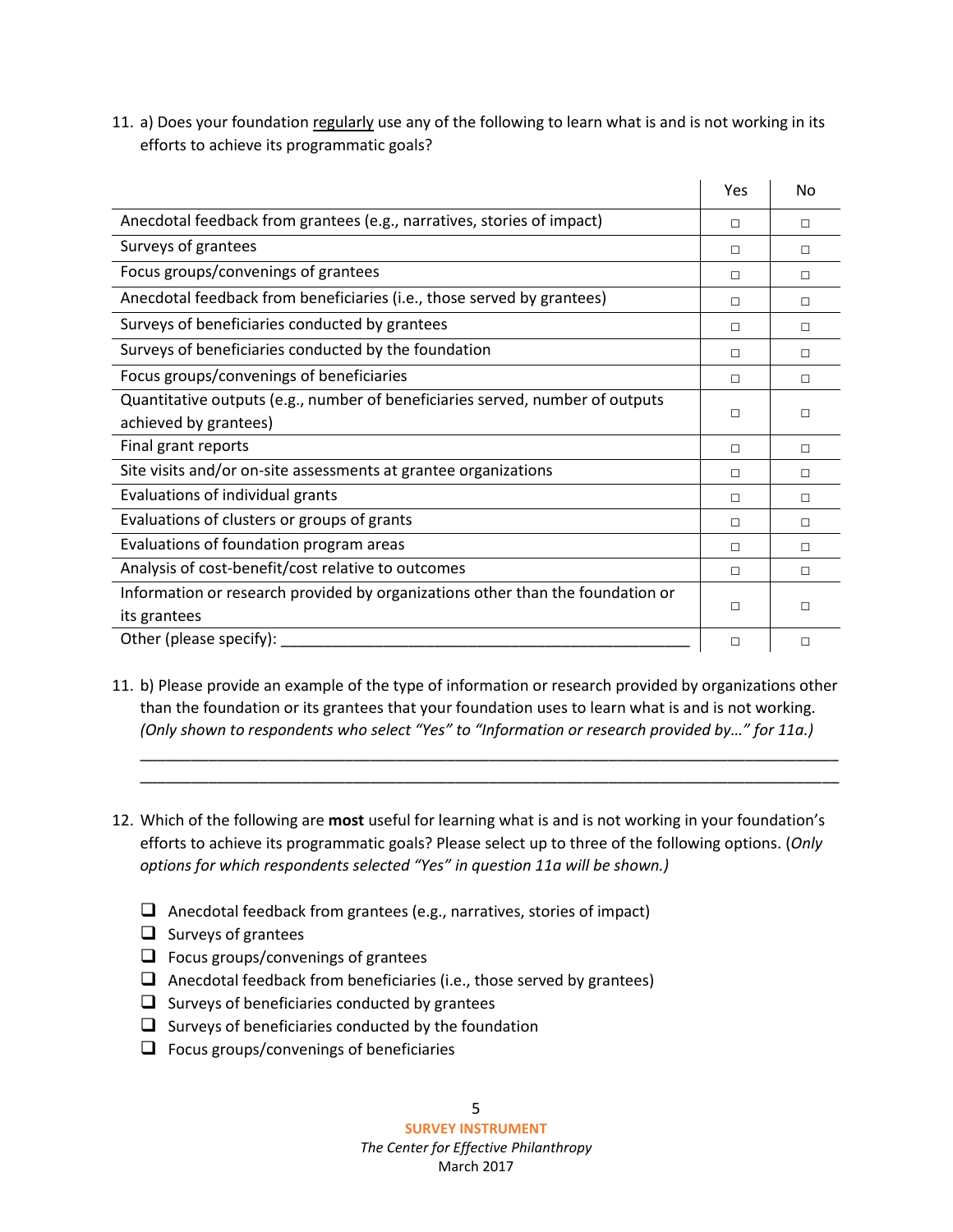- Quantitative outputs (e.g., number of beneficiaries served, number of outputs achieved by grantees)
- $\Box$  Final grant reports
- $\Box$  Site visits and/or on-site assessments at grantee organizations
- $\Box$  Evaluations of individual grants
- $\Box$  Evaluations of cluster or group of grants
- $\Box$  Evaluations of foundation program areas
- $\Box$  Analysis of cost-benefit/cost relative to outcomes
- $\Box$  Information or research provided by organizations other than the foundation or its grantees
- Other (please specify): \_\_\_\_\_\_\_\_\_\_\_\_\_\_\_\_\_\_\_\_\_\_\_\_\_\_\_\_\_\_\_\_\_\_\_\_\_\_\_\_\_\_\_\_\_\_\_\_\_\_\_\_\_\_\_\_\_\_\_\_
- 13. How much of your foundation's knowledge about what **is working** in its efforts to achieve its programmatic goals does it make publicly available?

| None of its | Very little of its | Some of its | Quite a bit of | All of its |
|-------------|--------------------|-------------|----------------|------------|
| knowledge   | knowledge          | knowledge   | its knowledge  | knowledge  |
|             |                    |             |                |            |

14. How much of your foundation's knowledge about what **is not working** in its efforts to achieve its programmatic goals does it make publicly available?

| None of its | Very little of its | Some of its | Quite a bit of | All of its |
|-------------|--------------------|-------------|----------------|------------|
| knowledge   | knowledge          | knowledge   | its knowledge  | knowledge  |
|             |                    |             |                |            |

\_\_\_\_\_\_\_\_\_\_\_\_\_\_\_\_\_\_\_\_\_\_\_\_\_\_\_\_\_\_\_\_\_\_\_\_\_\_\_\_\_\_\_\_\_\_\_\_\_\_\_\_\_\_\_\_\_\_\_\_\_\_\_\_\_\_\_\_\_\_\_\_\_\_\_\_\_\_\_\_\_\_ \_\_\_\_\_\_\_\_\_\_\_\_\_\_\_\_\_\_\_\_\_\_\_\_\_\_\_\_\_\_\_\_\_\_\_\_\_\_\_\_\_\_\_\_\_\_\_\_\_\_\_\_\_\_\_\_\_\_\_\_\_\_\_\_\_\_\_\_\_\_\_\_\_\_\_\_\_\_\_\_\_\_ \_\_\_\_\_\_\_\_\_\_\_\_\_\_\_\_\_\_\_\_\_\_\_\_\_\_\_\_\_\_\_\_\_\_\_\_\_\_\_\_\_\_\_\_\_\_\_\_\_\_\_\_\_\_\_\_\_\_\_\_\_\_\_\_\_\_\_\_\_\_\_\_\_\_\_\_\_\_\_\_\_\_

15. How does your foundation determine what knowledge to make publicly available?

### LEARNING FROM OTHERS

16. How much does empirical research (e.g., peer-reviewed research, databases such as What Works Clearinghouse or the National Registry of Evidence-Based Programs and Practices) inform the strategies your foundation uses to achieve its programmatic goals?

| Does not      | <b>Informs</b> | <b>Informs</b> | <b>Informs</b> | <b>Informs</b> |
|---------------|----------------|----------------|----------------|----------------|
| inform at all | very little    | moderately     | quite a bit    | completely     |
|               |                |                |                |                |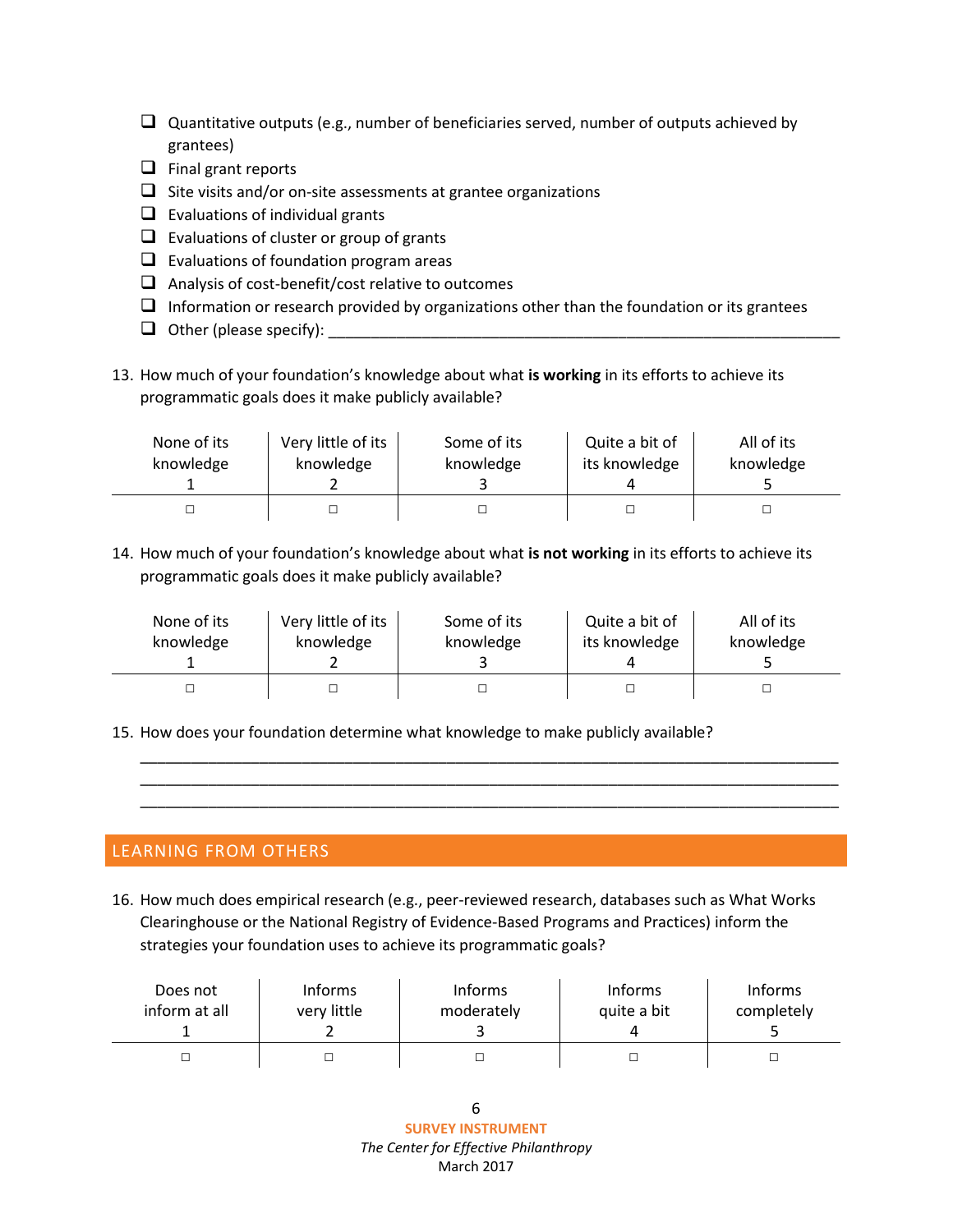For the following questions, please think about other foundations that are working to achieve **the same or similar programmatic goals** as your foundation.

17. How much knowledge do you have about what **is working** in these other foundations' efforts to achieve their programmatic goals?

| No        | Very little | Some      | Quite a bit of | All possible |
|-----------|-------------|-----------|----------------|--------------|
| knowledge | knowledge   | knowledge | knowledge      | knowledge    |
|           |             |           |                |              |

18. How much knowledge do you have about what **is not working** in these other foundations' efforts to achieve their programmatic goals?

| No        | Very little | Some      | Quite a bit of | All possible |
|-----------|-------------|-----------|----------------|--------------|
| knowledge | knowledge   | knowledge | knowledge      | knowledge    |
|           |             |           |                |              |

19. How much does evidence of what is and is not working at these other foundations inform the strategies your foundation uses to achieve its own programmatic goals?

| Does not      | Informs     | <b>Informs</b> | <b>Informs</b> | <b>Informs</b> |
|---------------|-------------|----------------|----------------|----------------|
| inform at all | very little | moderately     | quite a bit    | completely     |
|               |             |                |                |                |

## INTERNAL OPERATIONS

20. Overall, how well do you understand what **is working** in your foundation's internal operations (e.g., finance, governance, staffing)?

| Do not understand | Do not understand | Understand      | Understand | Understand     |
|-------------------|-------------------|-----------------|------------|----------------|
| at all            | very well         | moderately well | very well  | extremely well |
|                   |                   |                 |            |                |
|                   |                   |                 |            |                |

21. Overall, how well do you understand what **is not working** in your foundation's internal operations?

| Do not understand<br>at all | Do not understand<br>very well | Understand<br>moderately well | Understand<br>very well | Understand<br>extremely well |
|-----------------------------|--------------------------------|-------------------------------|-------------------------|------------------------------|
|                             |                                |                               |                         |                              |
|                             |                                |                               |                         |                              |

7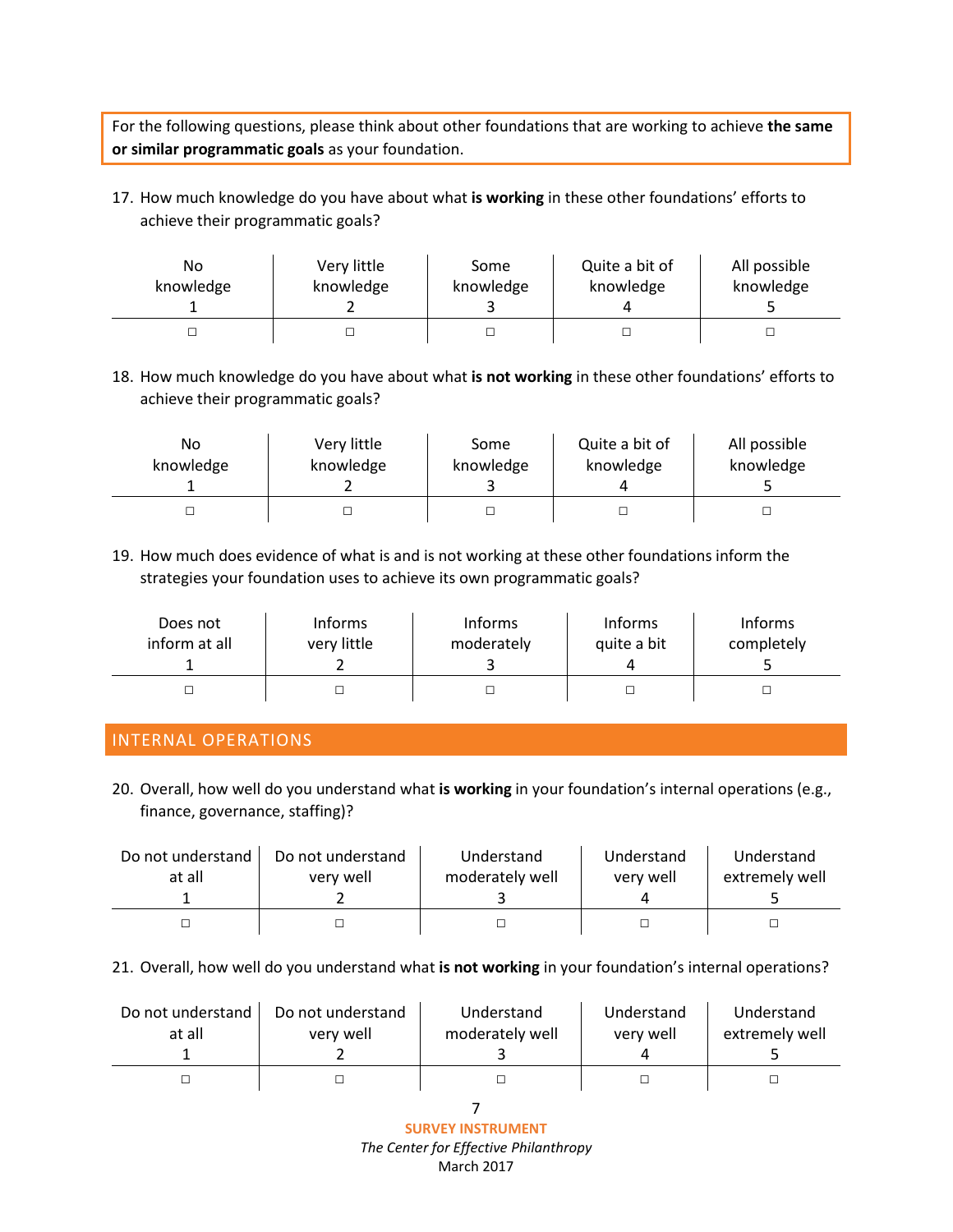22. What information does your foundation use to determine what is and is not working in its internal operations?

\_\_\_\_\_\_\_\_\_\_\_\_\_\_\_\_\_\_\_\_\_\_\_\_\_\_\_\_\_\_\_\_\_\_\_\_\_\_\_\_\_\_\_\_\_\_\_\_\_\_\_\_\_\_\_\_\_\_\_\_\_\_\_\_\_\_\_\_\_\_\_\_\_\_\_\_\_\_\_\_\_\_ \_\_\_\_\_\_\_\_\_\_\_\_\_\_\_\_\_\_\_\_\_\_\_\_\_\_\_\_\_\_\_\_\_\_\_\_\_\_\_\_\_\_\_\_\_\_\_\_\_\_\_\_\_\_\_\_\_\_\_\_\_\_\_\_\_\_\_\_\_\_\_\_\_\_\_\_\_\_\_\_\_\_ \_\_\_\_\_\_\_\_\_\_\_\_\_\_\_\_\_\_\_\_\_\_\_\_\_\_\_\_\_\_\_\_\_\_\_\_\_\_\_\_\_\_\_\_\_\_\_\_\_\_\_\_\_\_\_\_\_\_\_\_\_\_\_\_\_\_\_\_\_\_\_\_\_\_\_\_\_\_\_\_\_\_

#### OVERALL PERFORMANCE

- 23. a) Does your foundation regularly combine information about what is and is not working from across its different functions (e.g., programmatic, financial, governance) to assess its overall performance?
	- □ Yes
	- $\Box$  No
- 23. b) Does your foundation share this overall performance assessment publicly? *(Only shown to respondents who select "Yes" for 23a.)*
	- □ Yes
	- $\Box$  No
- 24. a) Would you be willing to share with us any of the key documents your foundation uses to assess its overall performance? As with all of your responses to this survey, what you share will be kept **completely confidential** and will only be analyzed in aggregate with information shared by other foundations. *(Only shown to respondents who select "Yes" for 23a.)*
	- □ Yes
	- $\Box$  No
- 24. b) Please upload your file below. Alternatively, skip to the space below to enter the e-mail address of the person at your foundation who we can contact for this information. *(Only shown to respondents who select "Yes" for 24a.)*

[Upload file]

#### DEMOGRAPHIC INFORMATION

25. For how long have you been the CEO of your foundation?

\_\_\_\_\_\_\_\_\_\_\_\_\_\_\_\_\_\_\_\_\_\_\_\_\_\_\_\_\_\_\_\_\_\_\_\_\_\_\_\_\_\_\_\_\_\_\_\_

 $\Box$  Less than 1 year